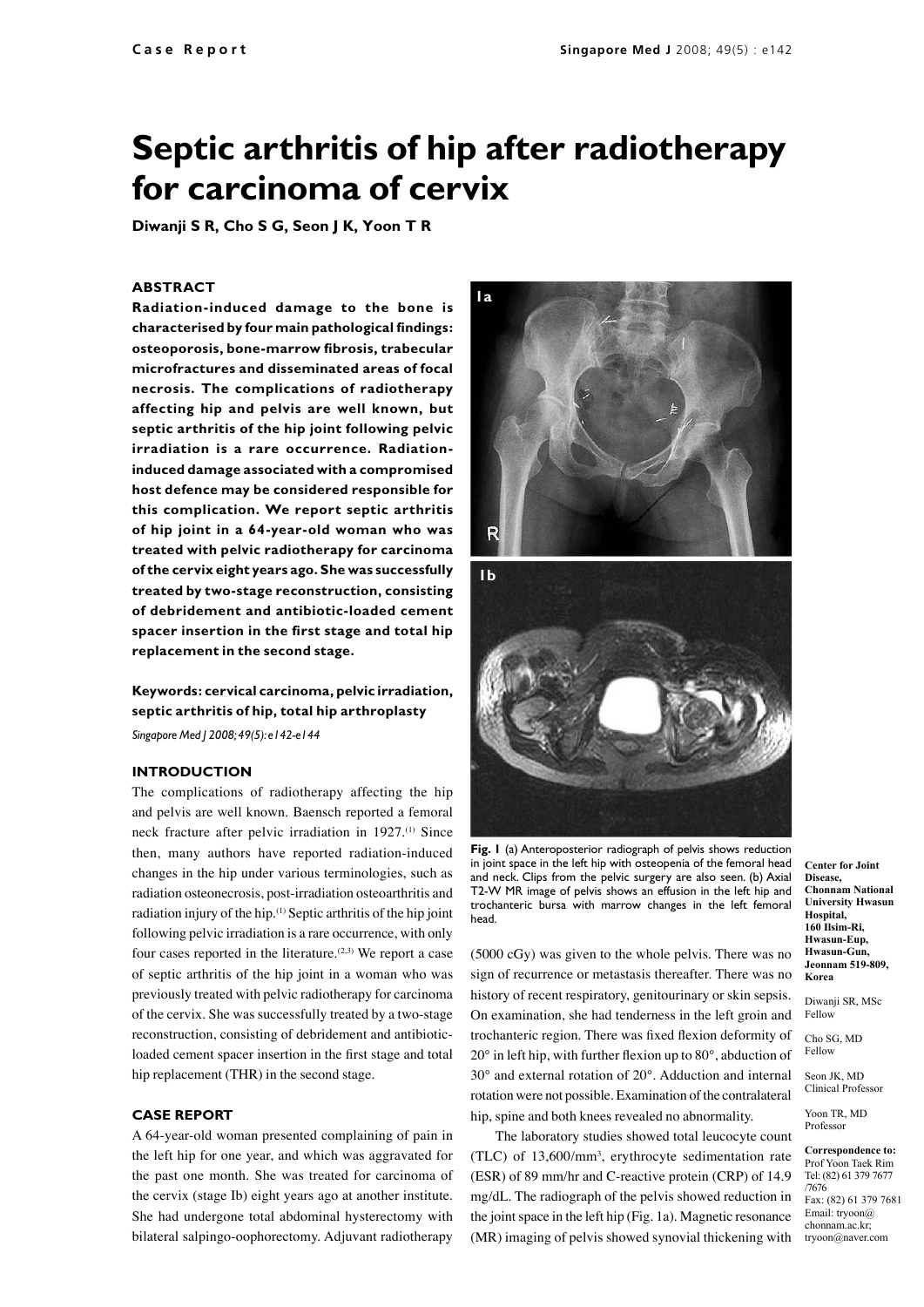joint effusion and bone marrow oedema affecting the subchondral area of the femoral head and acetabulum. There were oedematous changes in the periarticular soft tissue with fluid collection in left trochanteric bursa (Fig. 1b). Bone scintiscan showed diffuse hot uptake in the left hip joint (Fig. 2). Aspiration of the hip joint confirmed presence of purulent material.

She underwent arthrotomy for drainage of pus, along with thorough debridement of all infected tissue and removal of the femoral head; followed by implantation of an antibiotic-loaded cement spacer. 4 g of vancomycin was mixed with 40 g Surgical Simplex bone cement (Stryker, Limarick, Ireland) in spacer (Fig. 3). Tissue culture showed growth of non-A non-B β-haemolytic Streptococci, sensitive to vancomycin and cefotaxime. The patient received intravenous antibiotics for three weeks and oral antibiotics for another four weeks. TLC, ESR and CRP were repeated periodically. A second surgery consisting of a THR was performed when the TLC was  $5,600/\text{mm}^3$ , ESR 14 mm/hr and CRP was 0.3 mg/dL. Uncemented Fitmore Acetabular cup (Zimmer, Winterthur, Switzerland) and uncemented femoral stem-Cone prosthesis (Zimmer, Winterthur, Switzerland) with metal-on-metal articulation were used. The postoperative period after THR was uneventful. Arthroplasty was functioning well at three years, with radiographs showing good bone ingrowth. (Fig. 4)

#### **Discussion**

A past history of radiation therapy is rarely considered as a risk factor for septic arthritis. However, isolated reports of septic arthritis complicating rheumatoid arthritis, crystal-induced arthritis, osteonecrosis and sickle cell disease are available.<sup>(3)</sup> Chemotherapy is considered as a systemic risk factor for septic arthritis because of possible immunosuppression.<sup>(3)</sup> There are two reports about septic arthritis of the shoulder after radiotherapy for breast carcinoma.(3,4) Radiation-induced damage associated with compromised host defence and lymphatic stasis was considered responsible by those authors.<sup>(4)</sup>

The pathology of radiation-induced injury of the hip is nonspecific, but four main findings are associated: osteoporosis, bone-marrow fibrosis, trabecular microfractures and disseminated areas of focal necrosis.(1) The threshold of radiation-induced changes in the bone is thought to be 3,000 rads, with death of cells usually occurring at  $5,000$  rads.<sup>(5)</sup> Fractures of the femoral neck occur in approximately 2% of patients after radiation therapy to pelvis.<sup> $(5)$ </sup> Massin and Duparc reported 71 hips treated by THR for various lesions associated with radiation, including atraumatic femoral neck fracture, osteonecrosis of the femoral head or the acetabulum, and radiation osteitis of the whole pelvis.<sup>(1)</sup> Two cases of protrusio acetabuli that were attributable to radiationinduced osteonecrosis have been reported in the literature.<sup>(6,7)</sup>



**Fig. 2** Bone scintscans show diffusely increased uptake in the left hip joint.



**Fig. 3** Anteroposterior radiograph of the pelvis after PROSTA-LAC insertion on the left side. Bolus of antibiotic-loaded cement is packed into the acetabulum and molded to articulate with the head of the femoral component. We used a smaller sized femoral component retrieved from another patient and inserted it into the femoral canal with the antibiotic-loaded bone cement.

We believe that septic arthritis of the hip after pelvic irradiation is actually an infection occurring in a bone previously damaged by radiation osteonecrosis. Our patient had complained of pain in the left hip for one year, due to radiation osteonecrosis. Cell injury and death can occur directly from the effects of radiation, but can also be the consequence of progressive interstitial and vascular fibrosis.<sup>(1)</sup> The compromised local environment along with a reduced host defence provide a site for colonisation following bacteraemia. Yang et al reported an infection of the hip joint in three cervical cancer patients treated with radiotherapy.<sup>(2)</sup> One patient was treated for septic arthritis initially, while the other two underwent total hip arthroplasty for radiation osteonecrosis and developed prosthetic joint infection. The subacute onset of infections with a resultant delay in diagnosis and destruction of the joint was also observed by Chaudhari et al, who reported that five breast cancer patients treated by surgery and radiotherapy suffered from infection at the ipsilateral